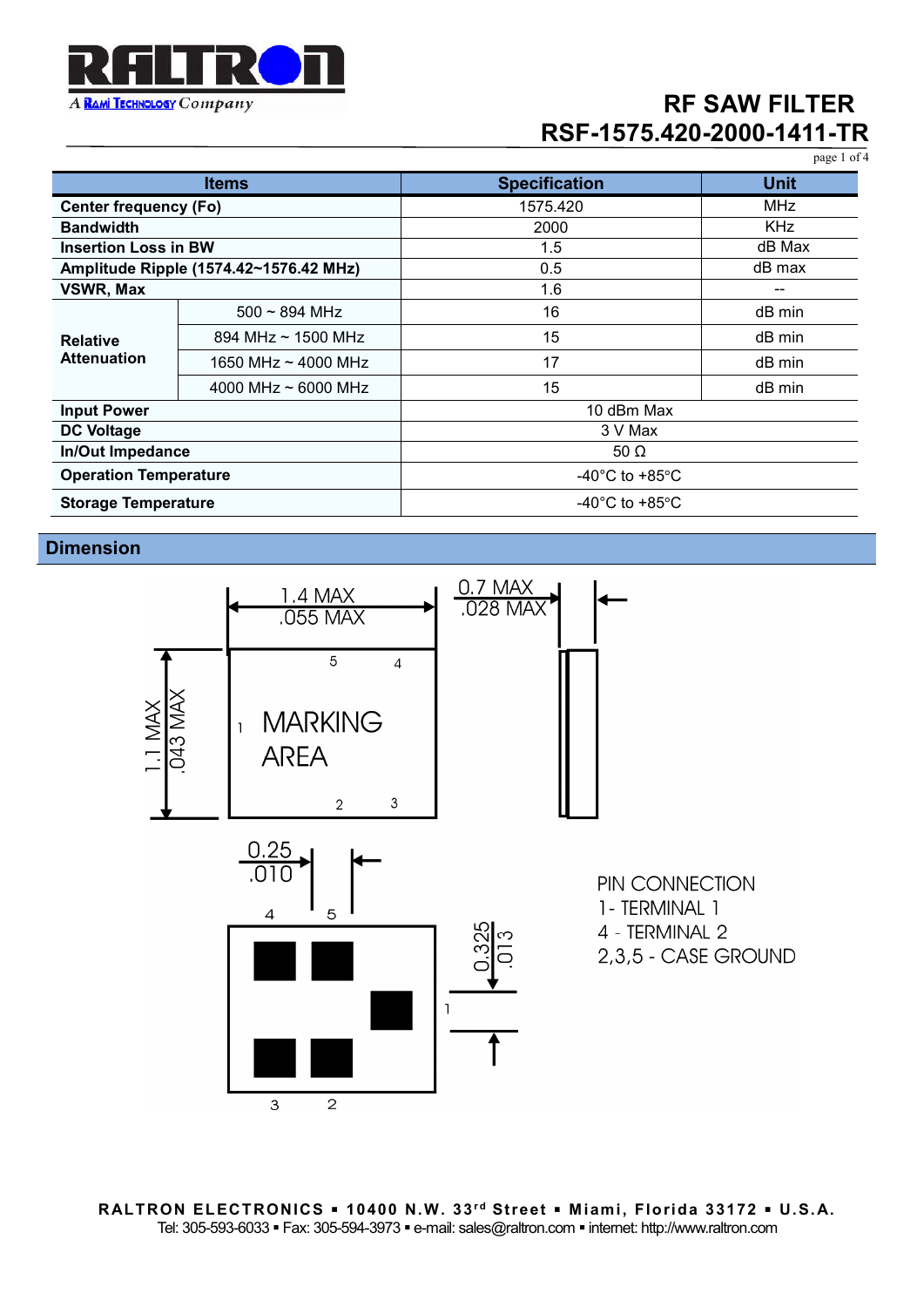

page 2 of 4

### **Frequency Characteristics**



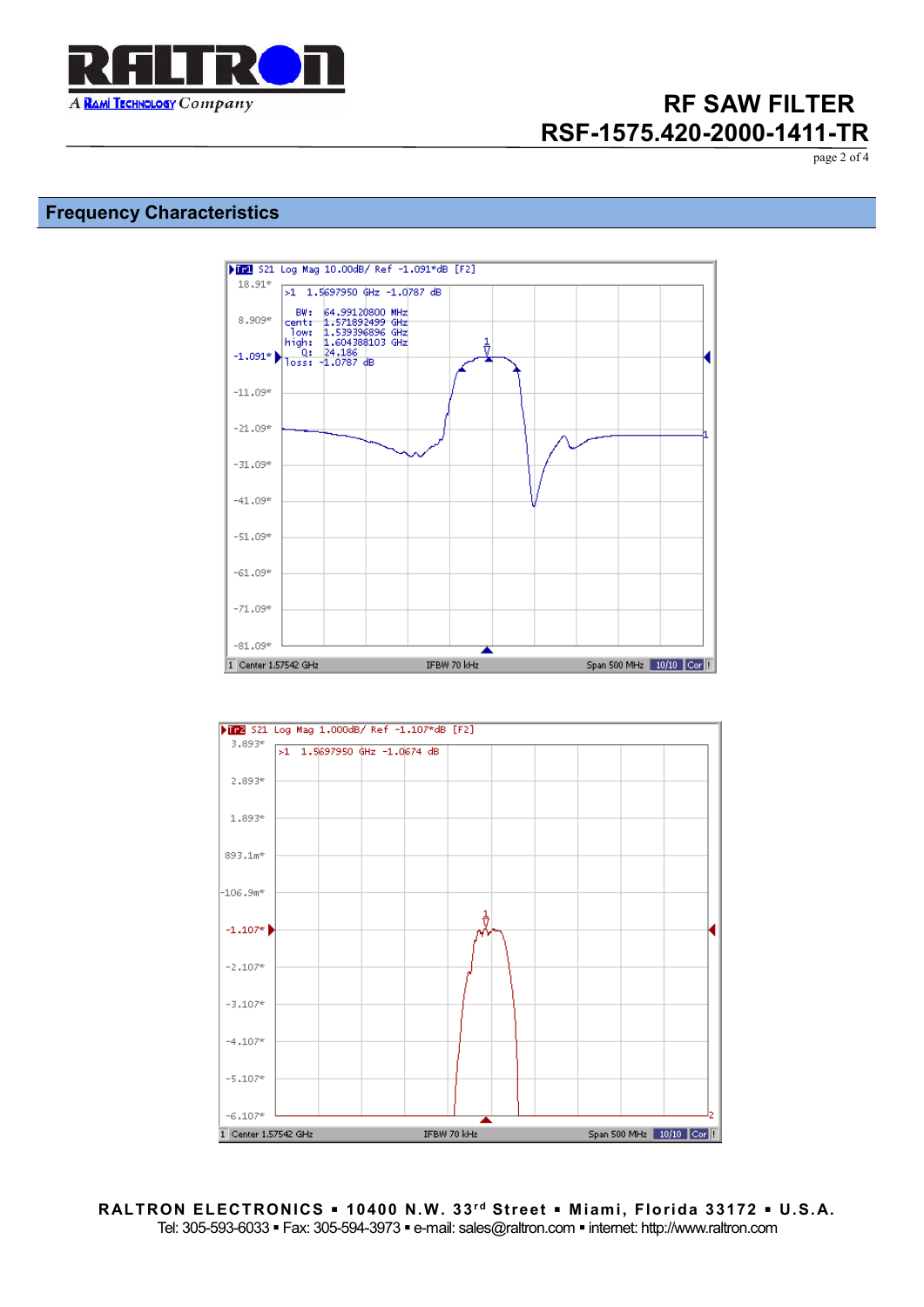

page 3 of 4

### **Frequency Characteristics (continued)**

4,000

3,000

2,000